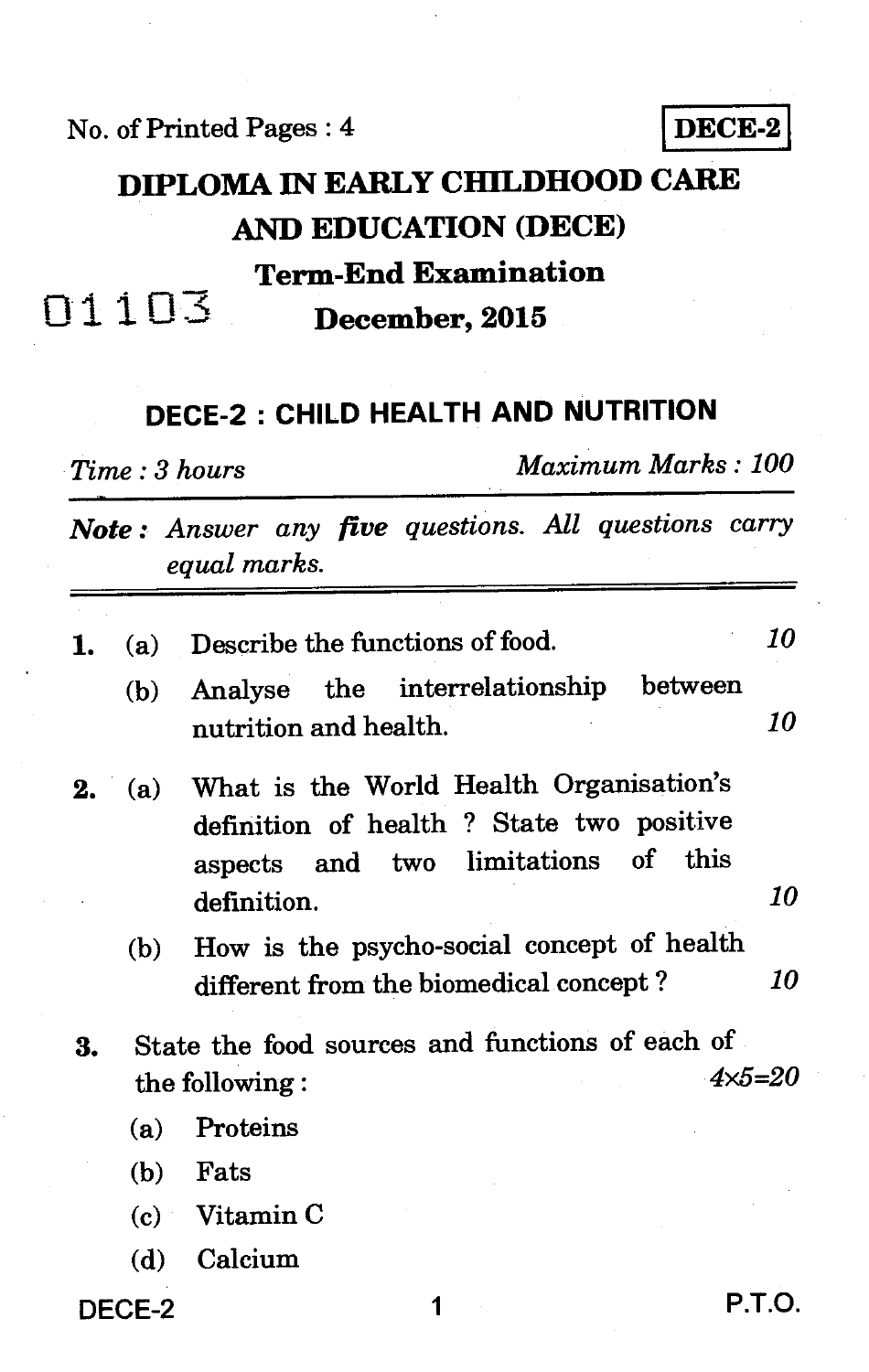| 4. |                             | What is a balanced diet? How can the concept of                                           |    |
|----|-----------------------------|-------------------------------------------------------------------------------------------|----|
|    |                             | food groups be used to provide a balanced diet?<br>Discuss, giving examples.              | 20 |
| 5. | (a)                         | What are the 'dos' and 'don'ts' that should<br>be kept in mind while planning meals for a |    |
|    |                             | pregnant woman?                                                                           | 10 |
|    | (b)                         | State the meaning and purpose of antenatal                                                |    |
|    |                             | care.                                                                                     | 10 |
| 6. | (a)                         | How would you identify a child suffering                                                  |    |
|    |                             | from kwashiorkor?                                                                         | 10 |
|    | (b)                         | How<br>can Protein Energy Malnutrition<br>(PEM) be prevented?                             | 10 |
| 7. |                             | What symptoms indicate the following:<br>$4 \times 5 = 20$                                |    |
|    | (a)                         | Cholera                                                                                   |    |
|    | (b)                         | Roundworm infestation                                                                     |    |
|    | $\left( \mathbf{c} \right)$ | Infections of the eye                                                                     |    |
|    | (d)                         | Tuberculosis                                                                              |    |
| 8. | Write                       | short<br>notes<br>on<br>any<br>two of<br>the<br>following:<br>$2 \times 10 = 20$          |    |
|    | (a)                         | Mortality indicators                                                                      |    |
|    | (b)                         | Prevention and treatment of diarrhoea                                                     |    |
|    | (c)                         | Common ear problems in children                                                           |    |
|    |                             |                                                                                           |    |

DECE-2

 $\overline{2}$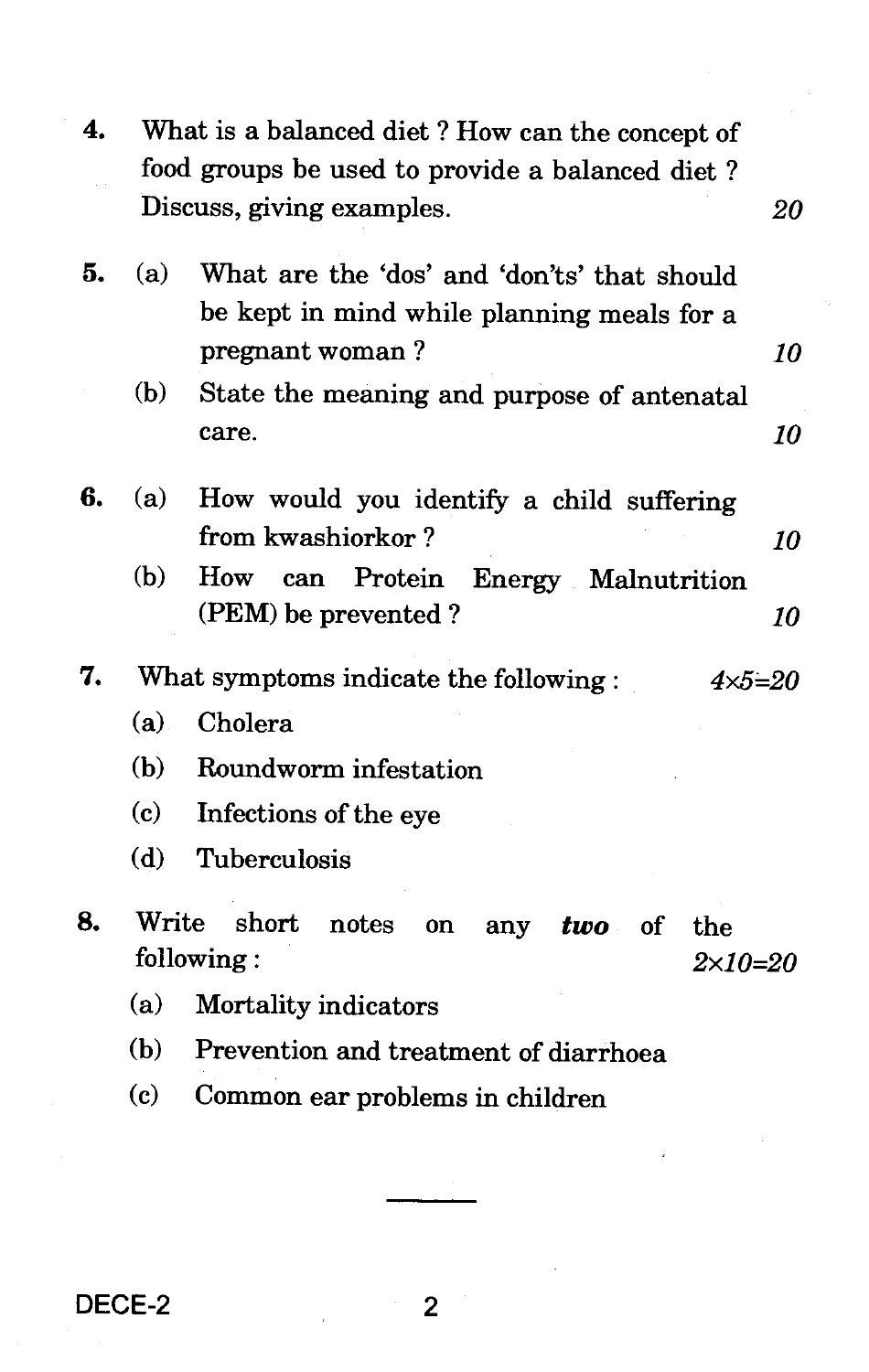डी.ई.सी.ई.-2

# प्रारम्भिक बाल्यावस्था देखभाल एवं शिक्षा में डिप्लोमा (डी.ई.सी.ई.) सत्रांत परीक्षा दिसम्बर, 2015

## डी.ई.सी.ई.-2: बाल स्वास्थ्य और पोषण

समय : 3 घण्टे

अधिकतम अंक : 100

| नोट :    किन्हीं पाँच प्रश्नों के उत्तर दीजिए । सभी प्रश्नों के अंक समान |  |
|--------------------------------------------------------------------------|--|
|                                                                          |  |

| 1. | (क)  भोजन के कार्यों का वर्णन कीजिए ।                                                                                            | 10 |
|----|----------------------------------------------------------------------------------------------------------------------------------|----|
|    | (ख) पोषण और स्वास्थ्य के बीच अंत:सम्बन्ध का विश्लेषण<br>कीजिए ।                                                                  | 10 |
|    | (क) विश्व स्वास्थ्य संगठन द्वारा स्वास्थ्य की क्या परिभाषा<br>दी गई है ? इस परिभाषा के दो सकारात्मक पहलू और<br>दो सीमाएँ बताइए । | 10 |
|    | (ख) स्वास्थ्य की मनोसामाजिक संकल्पना जैवचिकित्सीय<br>संकल्पना से कैसे भिन्न है ?                                                 | 10 |
| 3. | निम्नलिखित प्रत्येक के खाद्य स्रोत और कार्य बताइए:                                                                               |    |
|    | 4x5=2                                                                                                                            |    |

- (क) प्रोटीन
- (ख) वसा
- (ग) विटामिन सी
- (घ) कैल्सियम

DECE-2

P.T.O.

3